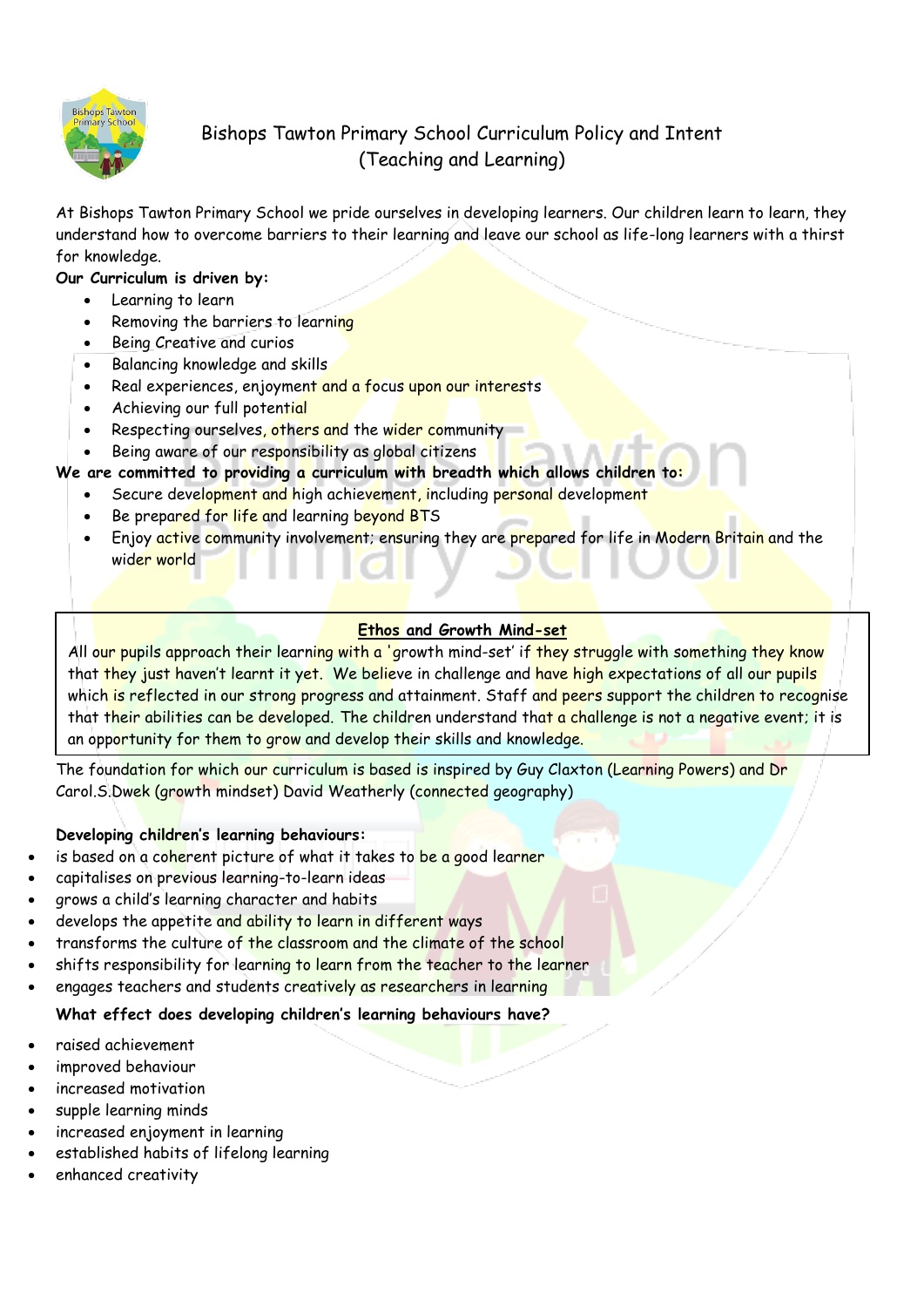### **Curriculum**

The curriculum at Bishops Tawton Primary School is developed from an understanding of our children -their interests, knowledge and experiences - to ensure that we build upon these during their time at our school. Our curriculum is underpinned by the statutory requirements of the EYFS and the Primary National Curriculum. Knowledge, skills and concepts progress through each year group in all subject areas. Fundamental to this, are our Learning Powers and Growth Mind-set culture, which equips the children with the skills to become life-long learners our changing country and world.

## **Implementation**

We have a thematic rolling programme which adapts to the needs of our mixed age classes. Our curriculum is engaging, designed to motivate and inspire our children and gives a purpose to learning. Our enguiry based curriculum is taught through discreet subjects, but is well planned to make purposeful links between subject areas. We believe this supports contextualisation, embeds skills and knowledge and encourages our children to see themselves for instance, as an artist, musician or scientist. We value the importance of real life experiences to enrich our teaching and to engage the children in their learning through exciting 'hooks' and final outcomes. This includes planning opportunities for visitors, outdoor learning, educational visits, community links and the acknowledgement of global, national and local events.

## **Emotional wellbeing and learning**

As a school we recognise and value the importance of pastoral support and nurture for all children and how this impacts on their academic attainment. We actively engage with THRIVE practice, play therapy, educational psychology and children's mental health wellbeing activities. We hold annual children's mental health week to highlight to parents the importance of emotional well-being and how they can help support their children on building resilience.

## **The three I's**

Each subject area has a statement of Intent; this also details how the subject/curriculum area is implemented. Impact is measured by analysing assessment information and data.

This informs future learning to ensure that children...learn more and remember more over time and that 'they are introduced to the best that has been thought and said, helping to engender an appreciation of human creativity and achievement' (cultural capital)

#### **In practice?**

### **Effective practitioners are well informed.**

They possess substantial knowledge in the areas to be taught.

They also have the ability to integrate content across the curriculum, helping children to place their learning in the wider context.

### **Effective practitioners know and understand children.**

They are always attentive to the whole child and never give up on a child. They are observers of children and see the vital relationships between the intellectual, physical, emotional, social and moral growth of children.

### **Effective practitioners empower children.**

They use a mixture teaching methods and also facilitate children to explore their own questions, moving from the known to the unknown.

#### **Effective practitioners are open, genuine human beings.**

They are not only well prepared educationally and in the science of teaching, they are also honest in their relationships with children, are confident and have high self - esteem.

#### **The elements of good learning which are present in our settings include:-**

#### **Excellent interaction between teacher and children incorporating:**

Relevant questioning, Critical reflection and self-evaluation

#### **Children are well motivated and on task, evidenced by:**

Work centred talk – using appropriate vocabulary, Children extending their own and each others learning Children being able to apply new knowledge to other situations, Children taking pride in their work

# **Children's work reflects the learning objectives and at Foundation Stage: Early Learning Goals.**

There is evidence of independent and practitioner led progress, Expectations meet the needs of children

# **The school is visually stimulating and reflects the learning which is taking place.**

Children's achievements are celebrated, Displays and materials are accessible to children

The environment supports learning opportunities i.e working walls, learning journeys and learning powers